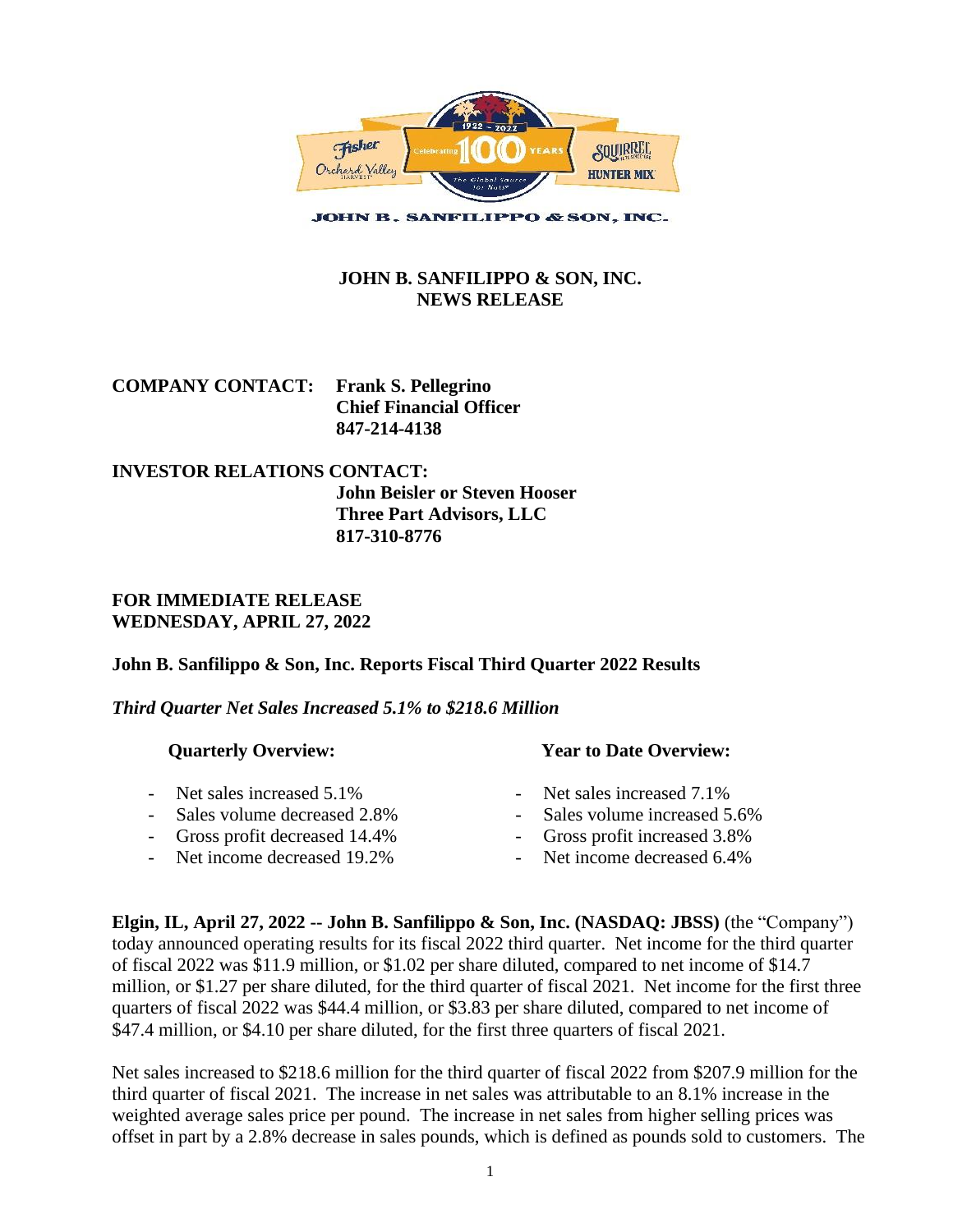increase in the weighted average selling price was attributable to price increases implemented during the current third quarter in response to higher commodity acquisition costs for all major tree nuts and peanuts and increases in freight, labor and other input costs.

Sales volume in the consumer distribution channel decreased 5.8%, which was primarily driven by a 57.1% decrease in peanut butter sales volume due to the planned downtime associated with the upgrade of our peanut butter line that occurred and was completed in the current quarter. The discontinuance of our inshell peanut product line, which occurred in the fourth quarter of fiscal 2021, also contributed to the sales volume decrease in the consumer distribution channel. These two factors accounted for substantially all of the sales volume decline in the consumer distribution channel. Sales volume in the consumer distribution channel accounted for 75.3% of total sales volume in the current third quarter.

Sales volume for our branded products within the consumer distribution channel changed in the quarterly comparison as follows:

| <i>Fisher</i> recipe nuts                                      | $(24.5)\%$ |
|----------------------------------------------------------------|------------|
| Orchard Valley Harvest                                         | 12.5%      |
| <i>Fisher</i> snack nuts (excluding discontinued product line) | 14.4%      |
| <i>Fisher</i> snack nuts (including discontinued product line) | $(23.5)\%$ |
| Southern Style Nuts                                            | $(2.0)\%$  |

The sales volume decline for *Fisher* recipe nuts resulted from the later Easter holiday this year, higher at-home cooking and baking nut consumption in our prior fiscal year due to COVID-19 restrictions and reduced purchases due to the impact of higher selling prices at retail. The sales volume increase for our *Orchard Valley Harvest* brand was primarily driven by increased promotional activity at a grocery customer and increased distribution at a major customer in the nonfood sector, as this retailer continues to recover from COVID-19 restrictions. The sales volume decrease for *Fisher* snack nuts was primarily due to the discontinuance of our inshell peanut product line, which was partially offset by distribution gains of our *Oven Roasted Never Fried* product line at existing customers. Excluding the impact of this discontinued product line, *Fisher* snack nuts sales volume increased 14.4% due to increased distribution and velocity of the *Oven Roasted Never Fried* product line. The slight sales volume decrease for *Southern Style Nuts* was primarily due to reduced purchases as a result of higher selling prices at a mass merchandising retailer.

Sales volume in the commercial ingredients distribution channel increased 11.2% mainly due to a 19.9% increase in sales volume to foodservice customers. The increase in foodservice sales volume was attributable to improved conditions in the restaurant industry from fewer COVID-19 restrictions. However, this increase was offset in part by the impact of the Omicron surge that occurred during the beginning of the current third quarter. Sales volume increased 3.1% in the contract packaging distribution channel due to business with a new customer that started to ship in the third quarter.

For the first three quarters of fiscal 2022, net sales increased to \$698.1 million from \$651.7 million for the first three quarters of fiscal 2021. The increase in net sales was primarily attributable to a 5.6% increase in sales volume and a 1.5% increase in the weighted average selling price per pound. The increase in the weighted average selling price resulted mainly from an increase in commodity acquisition costs for peanuts and all major tree nuts except walnuts.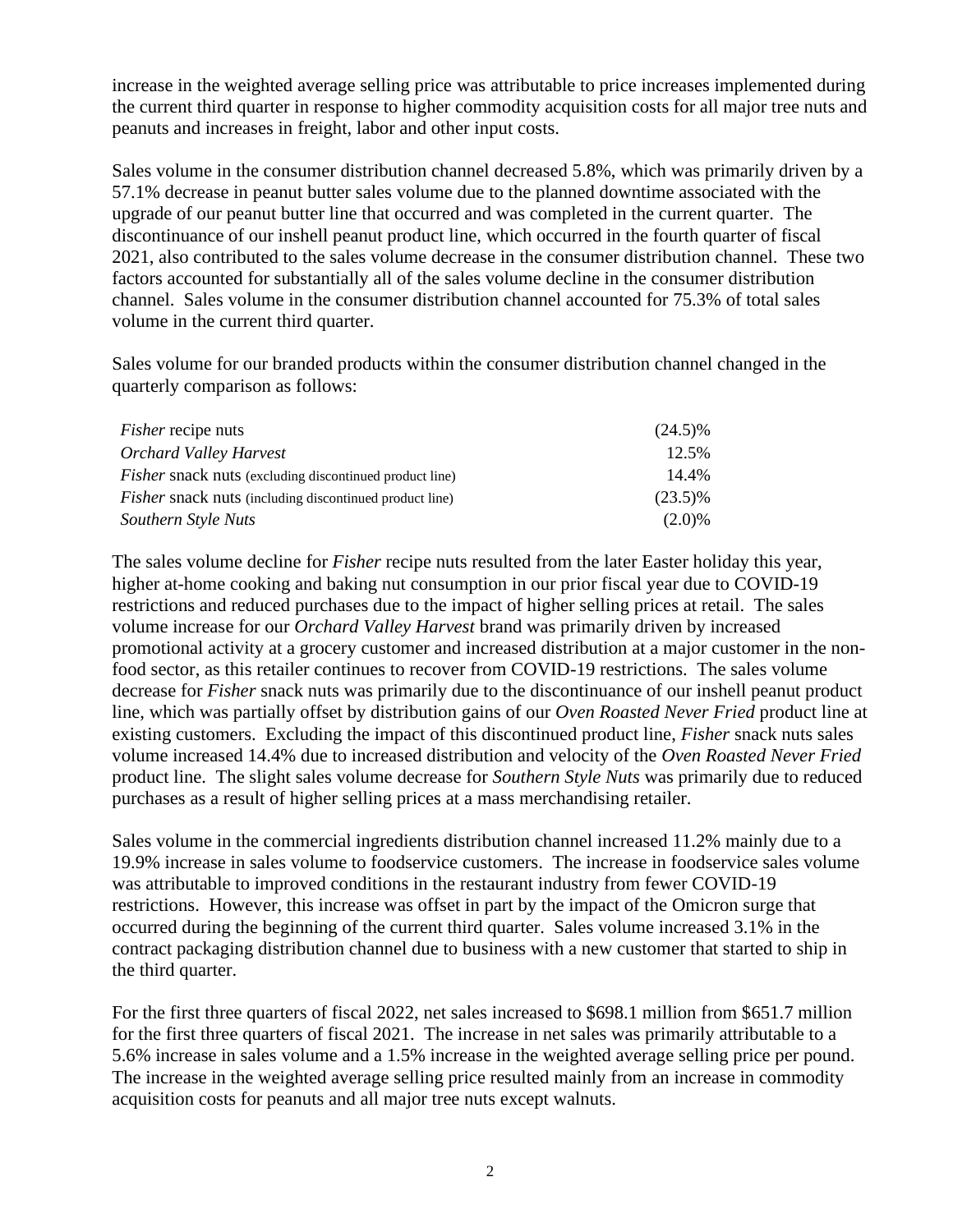For the first three quarters of fiscal 2022, sales volume increased in all three distribution channels. Sales volume in the consumer distribution channel increased by 2.8% primarily from an 8.6% increase in private brand sales volume driven by increases for trail and snack mixes and mixed nuts mainly from new distribution at existing customers. This increase was partially offset by decreases in sales volume for private brand peanuts and cashews and a sales volume decline for peanut butter and our *Fisher* snack nuts for the same reasons cited in the quarterly comparison. Sales volume increased 24.8% in the commercial ingredients distribution channel mainly because of a 36.6% increase in sales volume in our foodservice business. The increase in foodservice sales volume occurred for the same reason cited in the quarterly comparison. Sales volume in the contract packaging distribution channel increased 3.6% for the same reason cited in the quarterly comparison and also due to increased distribution and new product offerings by a major customer in this channel.

Gross profit margin decreased to 18.0% of net sales for the third quarter of fiscal 2022 from 22.1% for the third quarter of fiscal 2021. Gross profit decreased \$6.6 million in the quarterly comparison. The decreases in gross profit margin and gross profit were mainly attributable to higher commodity acquisition costs for pecans, almonds and walnuts and other inflationary cost increases including labor, freight and manufacturing supplies.

Gross profit margin for the first three quarters of fiscal 2022 decreased to 20.5% of net sales from 21.2% for the first three quarters of fiscal 2021. Gross profit increased \$5.3 million. The increase in gross profit was due to increased sales volume, which was partially offset by the reasons cited in the quarterly comparison. The slight decrease in gross profit margin was attributable to higher commodity acquisition costs for pecans, cashews and almonds, which was mainly offset by increased sales volume.

Total operating expenses decreased \$3.0 million, and total operating expenses, as a percentage of net sales, decreased to 10.1% from 12.0% in the quarterly comparison. The decrease in total operating expenses was mainly attributable to a decrease in incentive compensation, which was partially offset by increases in freight, compensation, advertising, consumer insight research and related consulting and sales broker commission expenses. The increase in freight expense resulted from higher freight rates compared to the prior year.

Total operating expenses for the first three quarters of fiscal 2022 increased \$10.0 million, and total operating expenses, as a percentage of net sales, increased to 11.5% from 10.8%. The increase in total operating expenses was mainly due to increases in advertising, consumer insight research and related consulting, freight, compensation, and sales broker commission expenses which was partially offset by a decrease in incentive compensation. The increase in freight expense resulted mainly from higher freight rates and an increase in sales volume made on a delivered basis.

Interest expense for the current third quarter increased to \$0.5 million from \$0.3 million for the third quarter of fiscal 2021. For the first three quarters of fiscal 2022, interest expense increased to \$1.3 million from \$1.1 million from the first three quarters of fiscal 2021. The increases in interest expense in both comparisons resulted primarily from higher average short-term debt levels driven mainly by increased commodity acquisition costs.

The value of total inventories on hand at the end of the current third quarter increased \$59.4 million, or 39.1%, when compared to the value of total inventories on hand at the end of the third quarter of fiscal 2021. The increase in the value of total inventories was primarily due to higher commodity acquisition costs for all raw nut and dried fruit input stocks. Higher on hand quantities of almonds and finished goods also contributed to the increase in total inventories. As a result of higher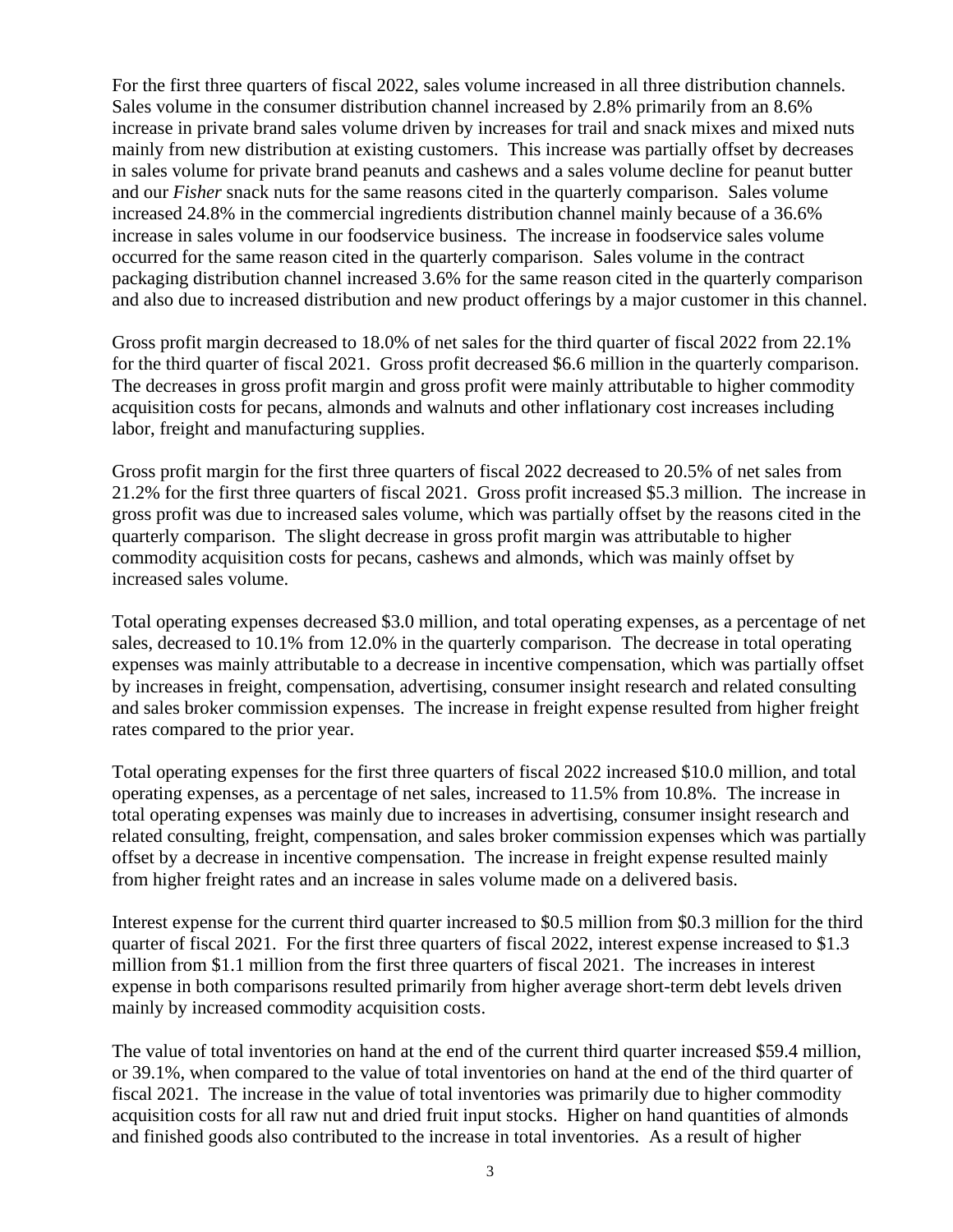commodity acquisition costs, the weighted average cost per pound of raw nut and dried fruit input stocks on hand at the end of current quarter increased 52.1%.

"As anticipated, the third quarter of fiscal 2022 was challenging as we continue to navigate through this unprecedented operating environment. The quarter had many successes, and we believe the actions taken during the quarter should improve future operating performance. As discussed last quarter, our pricing actions to help offset the inflationary input costs were fully implemented during the third quarter, but we will not see a full quarter impact of these actions until the fourth quarter. However, we continue to observe a difficult cost environment and we continue to see additional inflationary cost pressures on pecans, fuel, aluminum-based lidding stock and certain ingredients, including roasting oil. On the operations side, the upgrade of our peanut butter line discussed above is expected to improve our peanut butter quality and manufacturing capabilities and efficiencies," noted Jeffrey T. Sanfilippo, Chief Executive Officer. "In respect to pound volume at retail, our brands had mixed results according to IRi Total US – Multi Outlet market data in the quarterly comparison. *Fisher* recipe nut pound volume declined 6% for the same reason cited in the sales volume discussion above, which is consistent with the decrease in total category pound volume. *Orchard Valley Harvest* brand pound volume increased 10% at retail in the produce category due to increased sales velocity at a grocery customer. The total produce category pound volume was unchanged in the quarterly comparison. *Fisher* snack nut pound volume at retail decreased 18% due to a product rotation at a club store that did not repeat in the current quarter, which was partially offset by increased distribution and sales velocity of the *Oven Roasted, Never Fried* product line. The total pound volume for the snack nut category decreased 7% in the quarterly comparison. Pound volume for our *Southern Style Nuts* brand at retail decreased 5% for the same reason cited in the sales volume discussion above, while pound volume for the total trail and snack mix category increased 4% in the quarterly comparison," Mr. Sanfilippo stated. "As we look ahead, there will be numerous challenges we will need to overcome including the ongoing and potential new supply chain issues and inflationary cost pressures due to the conflict in Ukraine and the potential impact on consumption from higher retail selling prices. However, I am very confident in the strategic investments we have made in our people, customers and capabilities to overcome these challenges and drive future earnings growth," Mr. Sanfilippo stated.

The Company will host an investor conference call and webcast on Thursday, April 28, 2022, at 11:00 a.m. Eastern (10:00 a.m. Central) to discuss these results. To participate in the call via telephone, dial 1-866-374-5140 from the U.S. or 1-404-400-0571 internationally and enter the participant passcode of 99610441#. This call is being webcast by Notified and can be accessed at the Company's website at [www.jbssinc.com.](http://www.jbssinc.com/)

Some of the statements in this release are forward-looking. These forward-looking statements may be generally identified by the use of forward-looking words and phrases such as "will", "intends", "may", "believes", "anticipates", "should" and "expects" and are based on the Company's current expectations or beliefs concerning future events and involve risks and uncertainties. Consequently, the Company's actual results could differ materially. The Company undertakes no obligation to update publicly or otherwise revise any forward-looking statements, whether as a result of new information, future events or other factors that affect the subject of these statements, except where expressly required to do so by law. Among the factors that could cause results to differ materially from current expectations are: (i) sales activity for the Company's products, such as a decline in sales to one or more key customers (of branded products, private label products or otherwise), or to customers generally, in some or all channels, a change in product mix to lower price products, a decline in sales of private brand products or changing consumer preferences including a shift from higher margin products to lower margin products; (ii) changes in the availability and costs of raw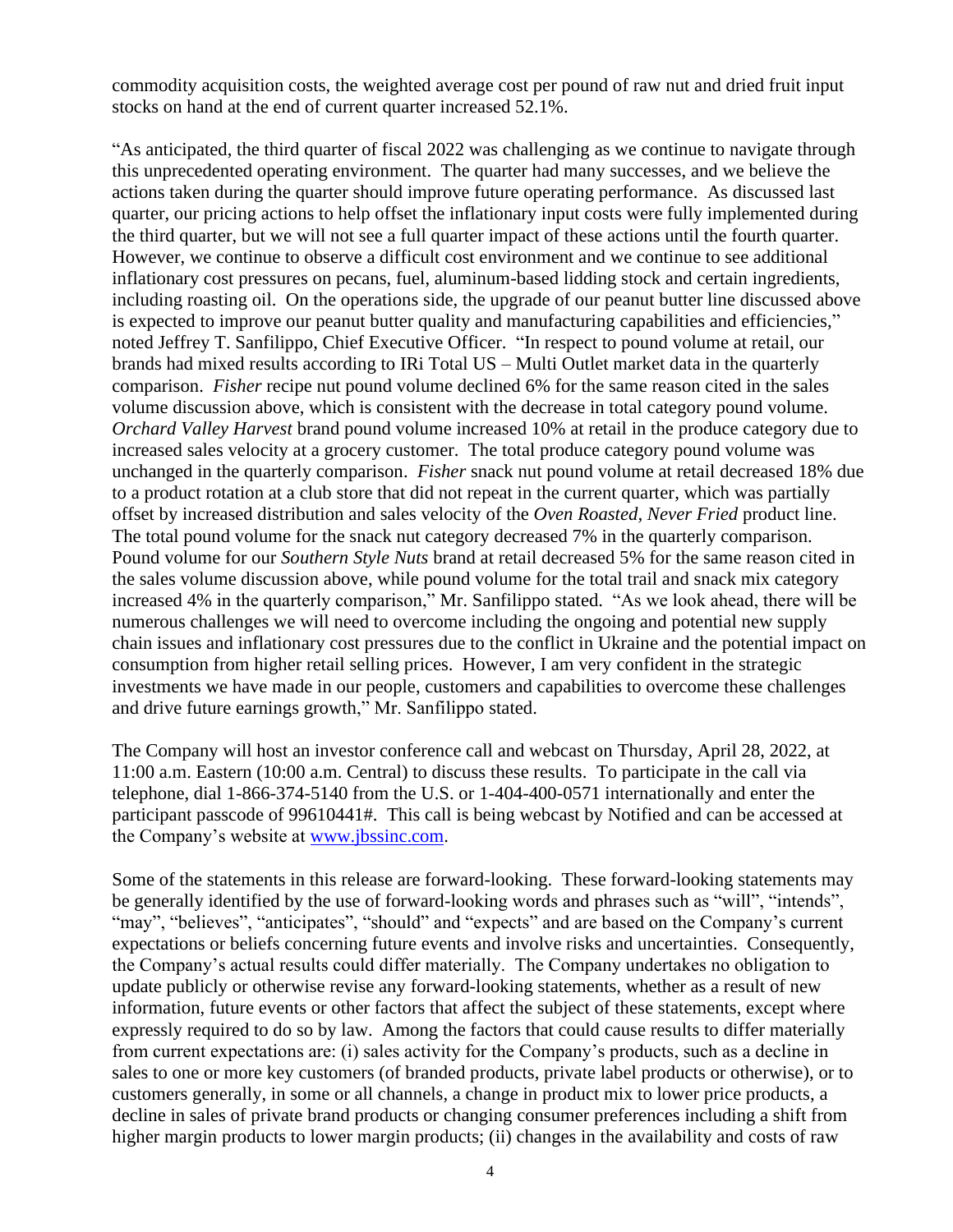materials and ingredients and the impact of fixed price commitments with customers; (iii) the ability to pass on price increases to customers if commodity costs rise and the potential for a negative impact on demand for, and sales of, our products from price increases; (iv) the ability to measure and estimate bulk inventory, fluctuations in the value and quantity of the Company's nut inventories due to fluctuations in the market prices of nuts and bulk inventory estimation adjustments, respectively; (v) the Company's ability to appropriately respond to, or lessen the negative impact of, competitive and pricing pressures including competition in the recipe nut category; (vi) losses associated with product recalls, product contamination, food labeling or other food safety issues, or the potential for lost sales or product liability if customers lose confidence in the safety of the Company's products or in nuts or nut products in general, or are harmed as a result of using the Company's products; (vii) the ability of the Company to control costs (including inflationary costs) and manage shortages in areas such as inputs, transportation and labor; (viii) uncertainty in economic conditions, including the potential for inflation or economic downturn, particularly in light of COVID-19 or armed hostilities; (ix) the timing and occurrence (or nonoccurrence) of other transactions and events which may be subject to circumstances beyond the Company's control; (x) the adverse effect of labor unrest or disputes, litigation and/or legal settlements, including potential unfavorable outcomes exceeding any amounts accrued; (xi) losses due to significant disruptions at any of our production or processing facilities or employee unavailability due to labor shortages, illness or quarantine; (xii) the ability to implement our Strategic Plan, including growing our branded and private brand product sales and expanding into alternative sales channels; (xiii) technology disruptions or failures; (xiv) the inability to protect the Company's brand value, intellectual property or avoid intellectual property disputes; (xv) our ability to manage the impacts of changing weather patterns on raw material availability due to climate change and (xvi) the ability of the Company to respond to or manage the outbreak of COVID-19 or other infectious diseases and the various implications thereof.

John B. Sanfilippo & Son, Inc. is a processor, packager, marketer and distributor of nut and dried fruit based products that are sold under a variety of private brands and under the Company's *Fisher®, Orchard Valley Harvest®, Squirrel Brand®*, *Southern Style Nuts®* and *Sunshine Country®* brand name.

-more-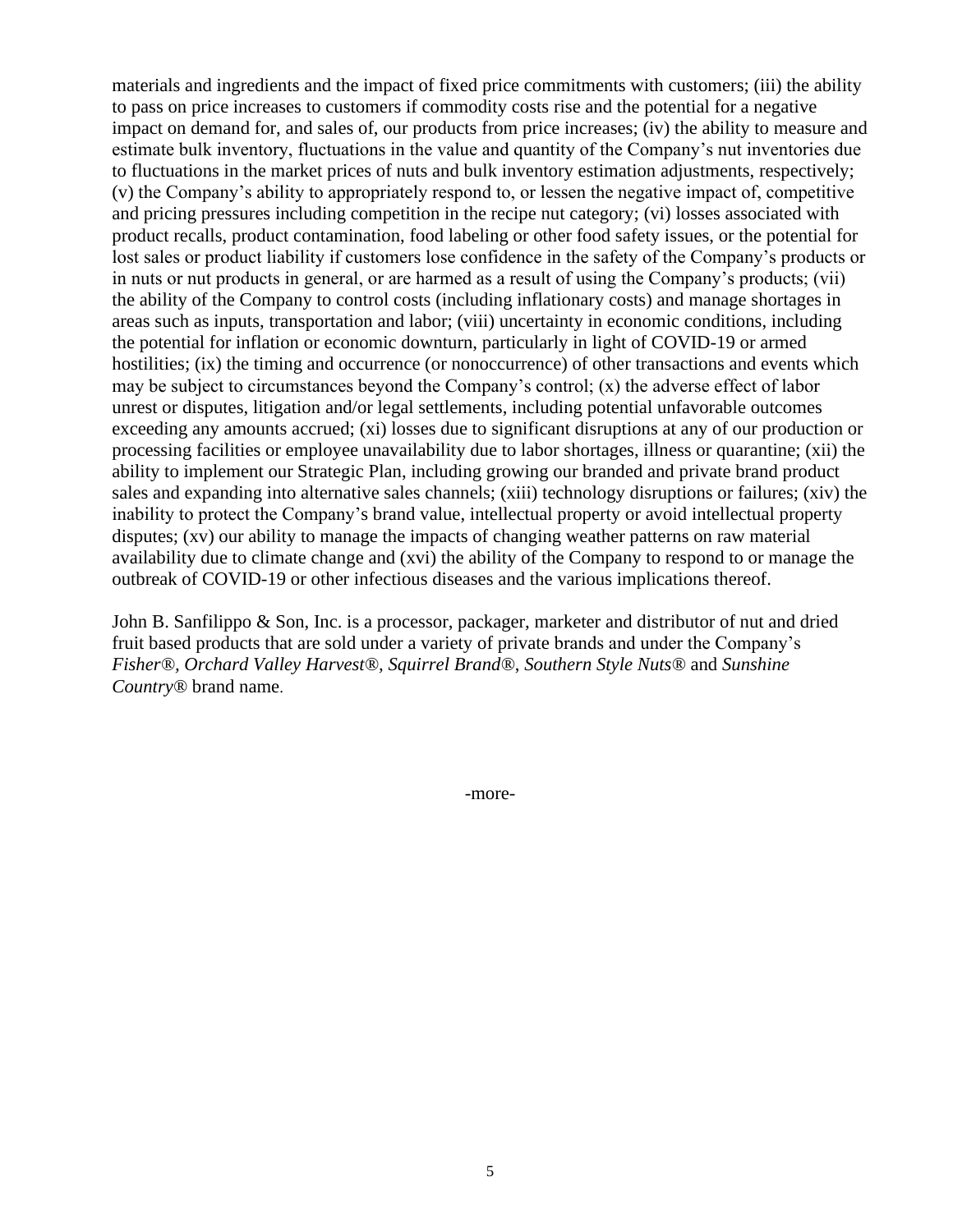#### **JOHN B. SANFILIPPO & SON, INC. CONDENSED CONSOLIDATED STATEMENTS OF OPERATIONS**

(Unaudited) (Dollars in thousands, except earnings per share)

|                                       | <b>For the Quarter Ended</b> |                   | For the Thirty-Nine Weeks Ended |                   |    |                   |  |
|---------------------------------------|------------------------------|-------------------|---------------------------------|-------------------|----|-------------------|--|
|                                       | March 24,<br>2022            | March 25,<br>2021 |                                 | March 24,<br>2022 |    | March 25,<br>2021 |  |
| Net sales                             | \$<br>218,584                | \$<br>207,892     | \$                              | 698,120           | \$ | 651,740           |  |
| Cost of sales                         | 179,175                      | 161,846           |                                 | 554,678           |    | 513,567           |  |
| Gross profit                          | 39,409                       | 46,046            |                                 | 143,442           |    | 138,173           |  |
| Operating expenses:                   |                              |                   |                                 |                   |    |                   |  |
| Selling expenses                      | 15,584                       | 15,090            |                                 | 56,896            |    | 44,868            |  |
| Administrative expenses               | 6,401                        | 9,859             |                                 | 25,871            |    | 25,539            |  |
| Gain on sale of facility, net         |                              |                   |                                 | (2, 349)          |    |                   |  |
| Total operating expenses              | 21,985                       | 24,949            |                                 | 80,418            |    | 70,407            |  |
| Income from operations                | 17,424                       | 21,097            |                                 | 63,024            |    | 67,766            |  |
| Other expense:                        |                              |                   |                                 |                   |    |                   |  |
| Interest expense                      | 531                          | 309               |                                 | 1,322             |    | 1,135             |  |
| Rental and miscellaneous expense, net | 403                          | 379               |                                 | 1,074             |    | 1,176             |  |
| Other expense                         | 618                          | 630               |                                 | 1,855             |    | 1,889             |  |
| Total other expense, net              | 1,552                        | 1,318             |                                 | 4,251             |    | 4,200             |  |
| Income before income taxes            | 15,872                       | 19,779            |                                 | 58,773            |    | 63,566            |  |
| Income tax expense                    | 3,995                        | 5,078             |                                 | 14,400            |    | 16,168            |  |
| Net income                            | \$<br>11,877                 | \$<br>14,701      | \$                              | 44,373            | \$ | 47,398            |  |
| Basic earnings per common share       | \$<br>1.03                   | \$<br>1.28        | \$                              | 3.85              | \$ | 4.12              |  |
| Diluted earnings per common share     | \$<br>1.02                   | \$<br>1.27        | \$                              | 3.83              | \$ | 4.10              |  |
| Cash dividends declared per share     | \$<br>0.00                   | \$<br>2.50        | \$                              | 3.00              | \$ | 5.00              |  |
| Weighted average shares outstanding   |                              |                   |                                 |                   |    |                   |  |
| -- Basic                              | 11,548,554                   | 11,515,465        |                                 | 11,533,338        |    | 11,495,504        |  |
| -- Diluted                            | 11,601,966                   | 11,574,017        |                                 | 11,589,083        |    | 11,552,710        |  |